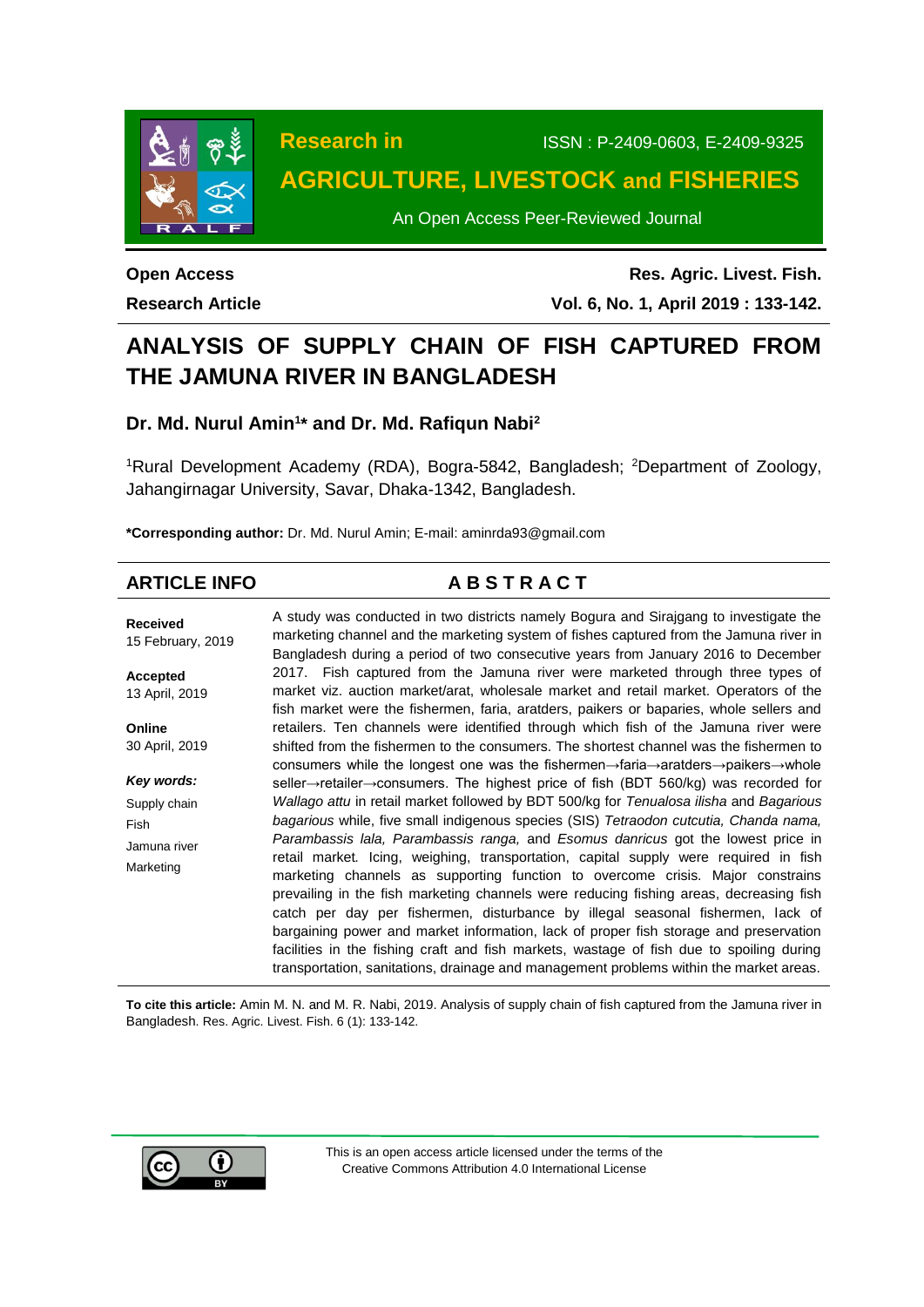#### **[www.agroaid-bd.org/ralf,](http://www.agroaid-bd.org/ralf) E-mail[: editor.ralf@gmail.com](mailto:editor.ralf@gmail.com)**

## **INTRODUCTION**

Fish is the principal source of animal protein for the people of Bangladesh. Although the production from culture fisheries is increasing rapidly, still the popularity, demand and price of capture fish from river is very high. Fish marketing channel is a route or path through which fishes are shifted from the harvesting or capturing spots to the ultimate consumers. Fish supply is affected due to lack of a proper marketing system and channel. To make fish available to the consumers at the right time and in the right place requires an effective marketing system (Bahadur et al., 2004). Many steps are included within a fish marketing channel such as landing center, *arat*, wholesale market and retail market etc. The whole marketing process of fish includes various functions such as buying, weighing, grading, cleaning, storing or preservation, transportation financing, market information, pricing and selling. A large number of people, many of whom living below the poverty line, find the employment in the domestic fish marketing chain in the form of farmers, processor, traders, intermediaries, day labours and transporters (Ahamed et. al., 1993; Islam, 1996 and DFID, 2000). According to Alam et al. (2010) almost all fish trades internally move through the private sector where a large number of people are dealing with fish distribution and marketing system. The marketing chain from producers to retailers goes onward through a number of intermediaries: Traders, Brokers, *Aratdars,* Wholesalers, *Mahajans* and *Dadondars*. In Bangladesh, fish marketing is almost exclusively a preserve of the private sector where the livelihoods of a large number of people are associated with fish production and marketing systems (DFID, 1998).

Because of high demand and scarcity of riverine fishes and with the development of communication system the marketing system of these fishes are changing rapidly. The livelihood of fishermen who are engaged in fishing and marketing of fish from the rivers are affected due to lack of proper marketing system and are not getting fair price. Such information required documentation about the existing marketing channels, marketing practices and prices of riverine fishes for the betterment of fishermen community. With this view in mind, attempts were taken to investigate the marketing channel and the marketing system of fishes captured from the Jamuna River in Bangladesh. Identification of market constraints and opportunities as well as exploration of better fish marketing options was also the objectives of this study.

## **MATERIALS AND METHODS**

#### **Study area and respondents**

The study was conducted in two districts namely Bogura and Sirajgang which are situated in middle region of the western side of the Jamuna River. Again Sariakandi Upazilla of Bogura district and Sirajgonj sadar Upazilla of Sirajganj district were selected for the study. The main fish landing centers, nearby *Arot*  (wholesale market), big marketing sites and some important retail markets were visited fortnightly during the whole study period of two years from January 2016 to December 2017. Data were collected from fishermen, Faria*, Arotders, Paikers or Baparies,* whole sellers and retailers.

#### **Tools and techniques of data collection**

The study followed both quantitative and qualitative methods of data/information collection. Data were collected through direct interview of the respondents at different stages following different sets of structured questionnaire. For getting some in depth information on different aspects of marketing, Focus Group Discussions (FGD) (one in each selected location) were conducted including different categories of respondents. Besides, direct observation method was also used for capturing existing selling and buying systems of fish at different stages.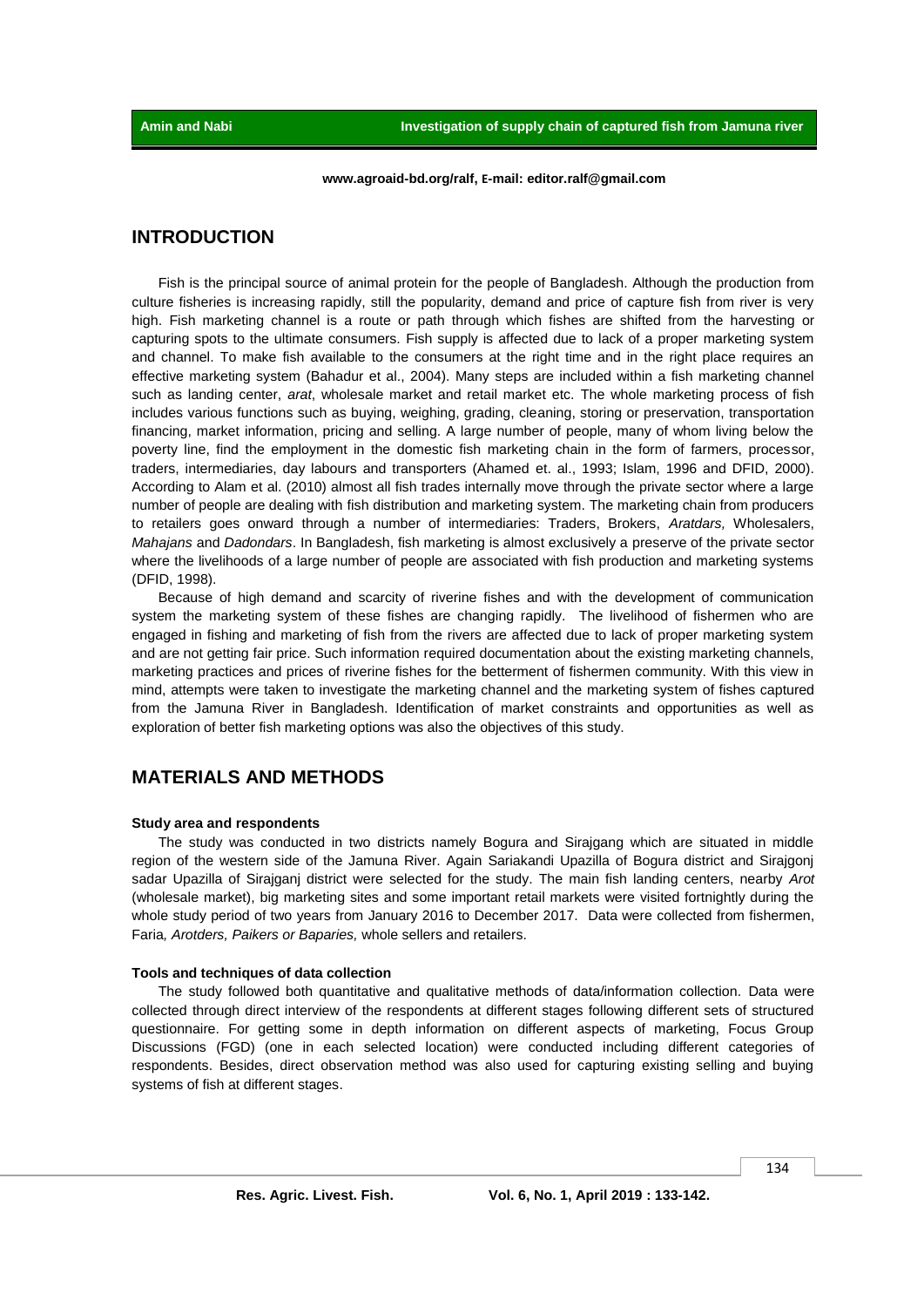## **RESULTS AND DISCUSSIONS**

#### **Fish Market Structure**

In the study area fish captured from the Jamuna river were marketed through three types of market which are described below:

#### *Auction market/Arat*

These are the primary markets located in landing centers on the bank of the Jamuna river for marketing of fish. Three auction markets were found in each of Shariakandi upazila of Bogra district and Sirajgong Sadar upazila of Sirajgong district (Table-1). Almost 70% fish of the Jamuna river was marketed through this auction markets. The fishermen themselves or in some cases, the *farias* who purchased the captured fish from the fishermen on the spot of capturing in the river transport the fish to the landing centers and carried to the auction markets.

| Name of Auction market<br>or Arat | Distance from upazila<br>Headquater (km.) | Amount of fish supplied<br>(kg/day) |
|-----------------------------------|-------------------------------------------|-------------------------------------|
| Shariakandi Upazila               |                                           |                                     |
| Shariakandi Bazar                 | 02                                        | 110                                 |
| Mathura para Bazar                | 08                                        | 65                                  |
| Kutub pur Bazar                   | 12                                        | 30                                  |
| $Total =$                         |                                           | 205                                 |
| Sirajgong Sadar upazila           |                                           |                                     |
| Mati Shaheber Ghat                | 02                                        | 140                                 |
| Saydabad Bazar                    | 15                                        | 120                                 |
| Songasa Bazar                     | 08                                        | 60                                  |
|                                   | $Total =$                                 | 320                                 |
| Total study area $=$              |                                           | 525                                 |

**Table 1.** Daily fish supply in all primary markets in two sampling stations of study area

The number of auctioneers or *Aratders* varied from 15 to 20 in each of the auction markets of the study area. Three types of customer viz. the *Paikers or Baparies,* retailers and well off consumers take part in auction of fish and the highest bidder get the fish with cash payment. The major share of fish (60%) was purchased by the *Paikers or Baparies* who shift the fish to the whole sale market in the district or upazila town. The retailers share was found 39% while the consumers purchase 10% of the total amount of fish (Figure 1).

#### *Whole sale market*

These are the secondary fish market located in the district and upazila level. Only one whole sale market was found in each study district Bogra and Sirajgang. The *Paikers or Baparies* who purchased fish from the *Arats* and shifted the fish to the whole sale market. In the whole sale market the *Paikers or Baparies* sale their fish to the retailers through the *Aratdars or* commission agents.

#### *Retail markets*

The retailers carried their purchased fish to these markets located in different parts of the town and sell to the consumers in small quantity.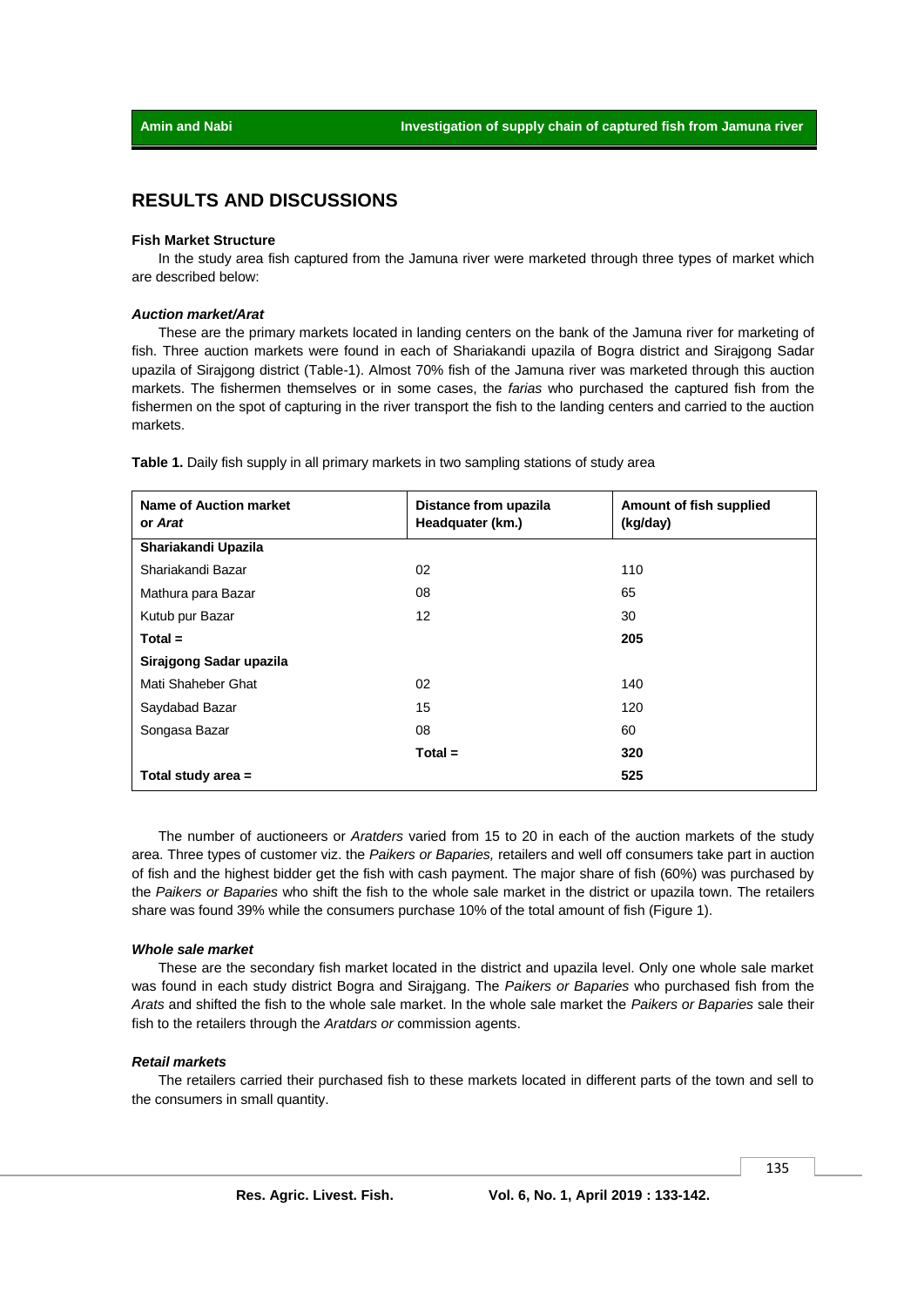

**Figure 1.** Customers in primary fish market in two sampling stations found in two consecutive years of study

#### **Market Operators**

The fish market within the sampling stations as well as in the whole stretch of the Jamuna river was found being operated by six types of operator and the efficiency depends on the activities of the marketing channels which are presented below:

#### **Fishermen**

Fishermen were the primary actors in the fish marketing channel. Three types of fishermen were found capturing fish from the Jamuna river viz. permanent fishermen, seasonal fishermen and subsistence fishermen for their livelihood. The fishermen who were fully dependent on fishing for their livelihood round the year from generation to generation are the permanent fishermen. There were some seasonal fishermen who do not catch and market fish round the year. They go for fishing during the peak fishing season mainly in the monsoon when availability of fish in the river increase and at the same time have had no works with their main profession of agriculture. The subsistence fishermen catch fish occasionally for their family consumption and never sell it. Therefore, the former two types of fishermen were found in the fish markets.

#### *Faria*

*Farias* are small fish traders who were found always moving to different fishing groups in the Jamuna river with boat in search of captured fish. They bought any amount of fish from the fishermen on the spot of capture in the river and carried it to the landing center or wholesale market at the nearest district or upazila level. In most of the cases, each *faria* has their pre-selected *Paikers* or *Aratders* to sale the collected total fish, otherwise, many times directly to consumers at the daily market place. Even, in whole sale market they sold it to the wholesaler.

#### *Paikers***/***Bepari*

In the study areas *Paikers* purchased fish from the fishermen or *farias* who came to the landing centers with their captured or purchased fish. The *Paikers* took the collected fish to the wholesale market at the district or upazila level and sold it to the retailers through *Aratders.*

#### *Aratdar*

*Aratdasr* were found as the main actors in the fish marketing process at the fish landing centers and in the wholesale market. The *Aratdars* were commission agent who had a fixed establishment and helps the fishermen and *paikers* to sell their fish and charged a fixed amount of commission of Tk.3 to 4 per cent of sale price. The *Aratdars* often provided loan to the fishermen, *farias* and *paikers* on the condition to sell fish through them.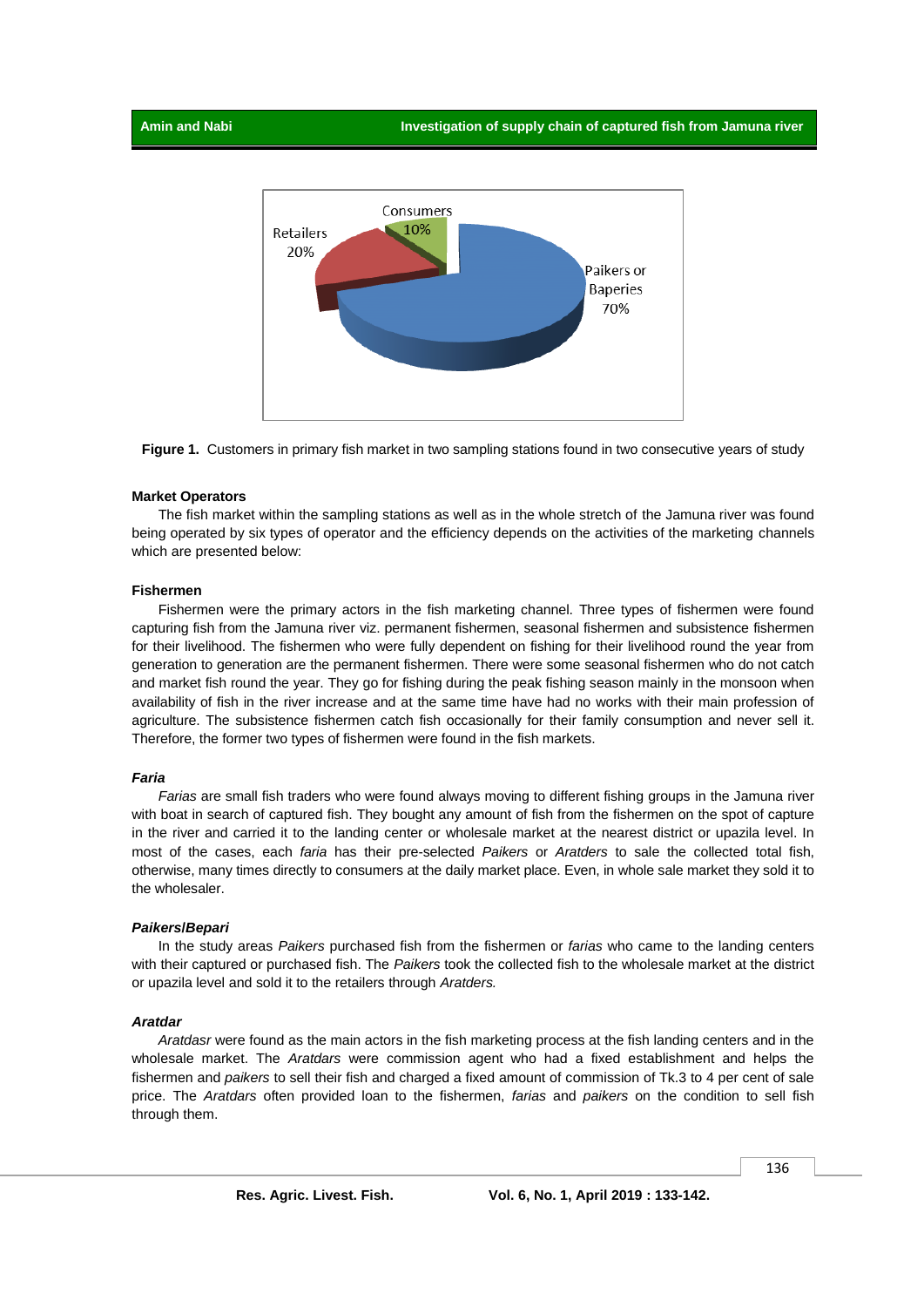#### *Retailers*

Retailers were the last intermediaries of fish marketing channel, did not have any permanent establishment but they have fixed places in the market centre. The retailers bought fish from the landing centers through *Aratdar* or from the wholesalers and sold directly to the consumers. Mostly they purchased fish on cash. In case of very large sized fish, the retailers cut it into pieces and sold to the consumers as their required.

#### **Marketing channels**

In the study areas, ten types of channel (Figure 2) were found for marketing fish captured in the Jamuna River which is described below:

**Channel I:** In this channel the fishermen sold their captured fish directly to the consumers.

**Channel II:** In this system the fishermen sold their captured fish to the consumers who took part in the auction done by *Aratders* in the landing centers.

**Channel III:** In this case the fishermen sold their captured fish to the consumers through the farias who bought the fish from the fishermen from the capturing spots.

**Channel IV:** In this channel the fishermen sold their captured fish to the *farias* in the capturing spots. Then the *farias* sold it to the consumers who took part in the auction done by *Aratders* in the landing centers.

**Channel-V:** Here the fishermen sold their captured fish to the retailers who took part in the auction done by *Aratders* in the landing centers. The retailers carried the fish to the retail markets of the surrounding areas and sold to the consumers.

**Channel-**VI: People involved in this channel are the fishermen themselves who directly carried their captured fish to the wholesale markets in the district or upazila level and sold it to the wholesalers. The wholesalers then sold the fish to the retailers. The retailers took the fish to retail markets and sold to the consumers.

**Channel-VII:** It was the most common type of fish trading, where the fishermen sold their catch to the *farias* on the capturing spot. These *faria* carried the fish to the permanent retail markets in the district or upazila level and sold directly to the retailers. The retailers sold to the consumers.

**Channel-VIII:** In this case, the fishermen sold their catch to the *farias* on the spot where they caught fish in the river. The *farias* carried the fish to the landing centers where auction was done by *Aratders*. The retailers took part in the auction and bought fish. They carried the fish to the retail markets of the surrounding areas and sold to the consumers.

**Channel-IX:** Here, the fishermen came to the landing center with captured fish and sold to the *Paikers* through *Aratders*. The *Paikers* carried the fish to the wholesale markets in the district or upazila level and sold it to the wholesalers. Wholesalers sold the fish to the retailers. The retailers took the fish to retail markets and sold to the consumers.

**Channel-X:** In these channel, the *faria* collected fish from different fishing group in the river where the fishermen captured fish. The *farias* carried the fish to the landing centers where auction was done through *Aratders*. The *Paikers* took part in this auction and bought fish. The *Paikers* carried the fish to the wholesale markets in the district or Upazila level and sold it to the wholesalers. Wholesalers sold the fish to the retailers. The retailers took the fish to retail markets and sold to the consumers.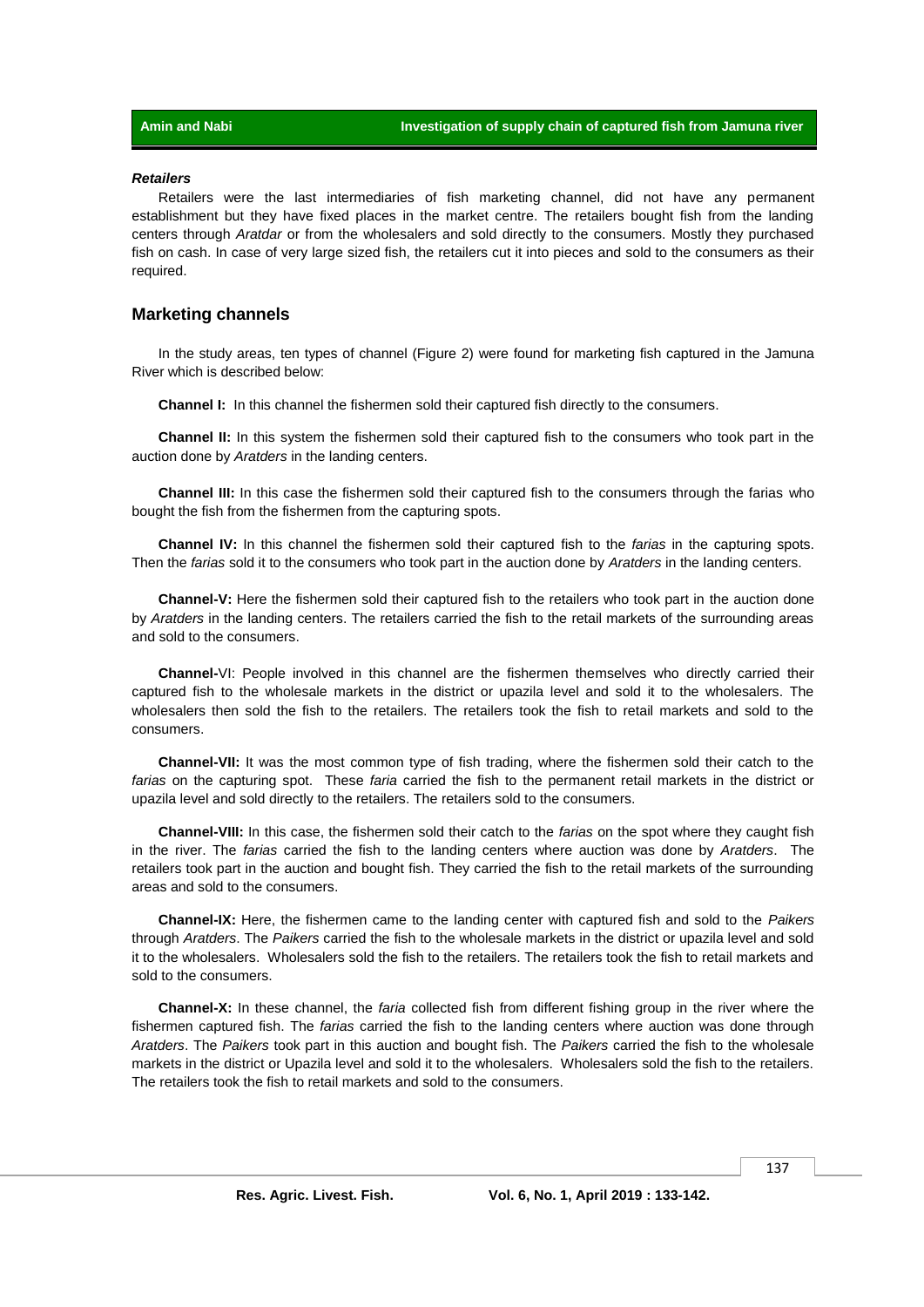**Amin and Nabi Investigation of supply chain of captured fish from Jamuna river**



**Figure 2.** Schematic diagram showing marketing channels operating all along the Sariakandi and Sirajgonj sadar major fish areas and landing centers in the Jmuna river

#### **Fish price**

It was observed that the price of fish of the Jamuna River varied from species to species depending upon the size, weight and freshness of fish, marketing channel and consumers' preference. A total of 65 species of fish were found capturing and marketing during the study period of two years. Very wide variations in the prices of different species of fish at different level of markets have been observed. Among the available species the highest consumers' level price BDT 560/kg was recorded for *Wallago attu* in Sirajgong Sadar retail market followed by BDT 500/kg for *Tenualosa ilisha* and *Bagarious bagarious*. In contrast, the lowest consumers' level price BDT 120/kg was recorded in retail market for five small indigenous species (SIS) *Tetraodon cutcutia, Chanda nama, Parambassis lala, Parambassis ranga,* and *Esomus danricus, while other* four SIS viz. *Puntius chola, P*. *ticto, Rasbora daniconius* and *Osteobrama cotio* got the second lowest price in retail market*.*  Furthermore, the whole sale or auction price varied from BDT 480/kg to 100/kg according to fish species. The highest price (BDT 480/kg) was recorded for *Wallago attu* followed by BDT 420/kg for *Bagarious bagarious and* BDT 400/kg for *Tenualosa ilisha* in Sirajgong Sadar and Shariakandi landing centers. Again the lowest whole sale or auction price BDT 100/kg was found for four SIS *Tetraodon cutcutia, Parambassis lala, Parambassis ranga,* and *Esomus danricus* (Figure 3).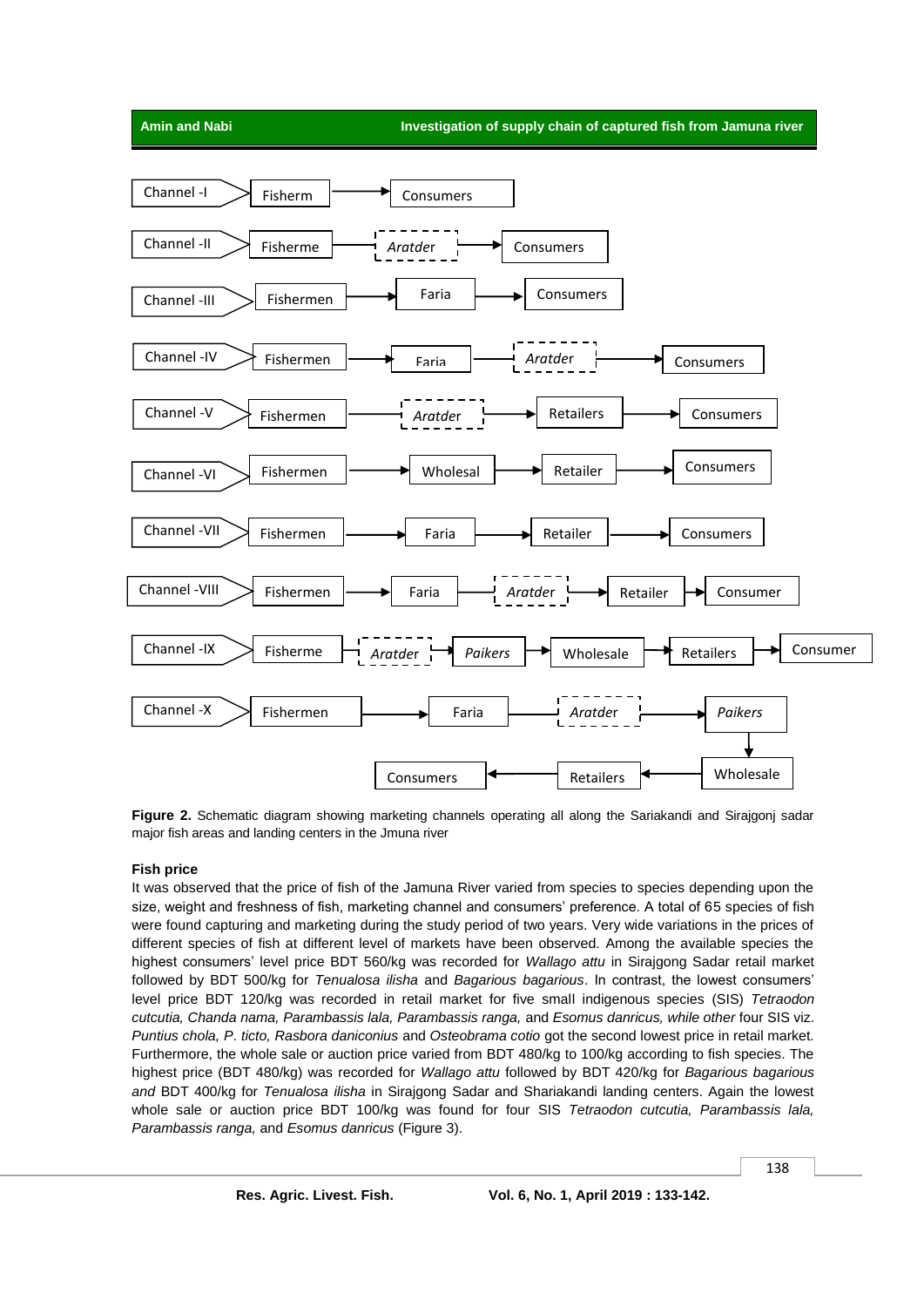

**Figure 3.** Price of fish in three types of market at Sariakandi and Sirajgonj sadar and landing centers in the Jmuna river

139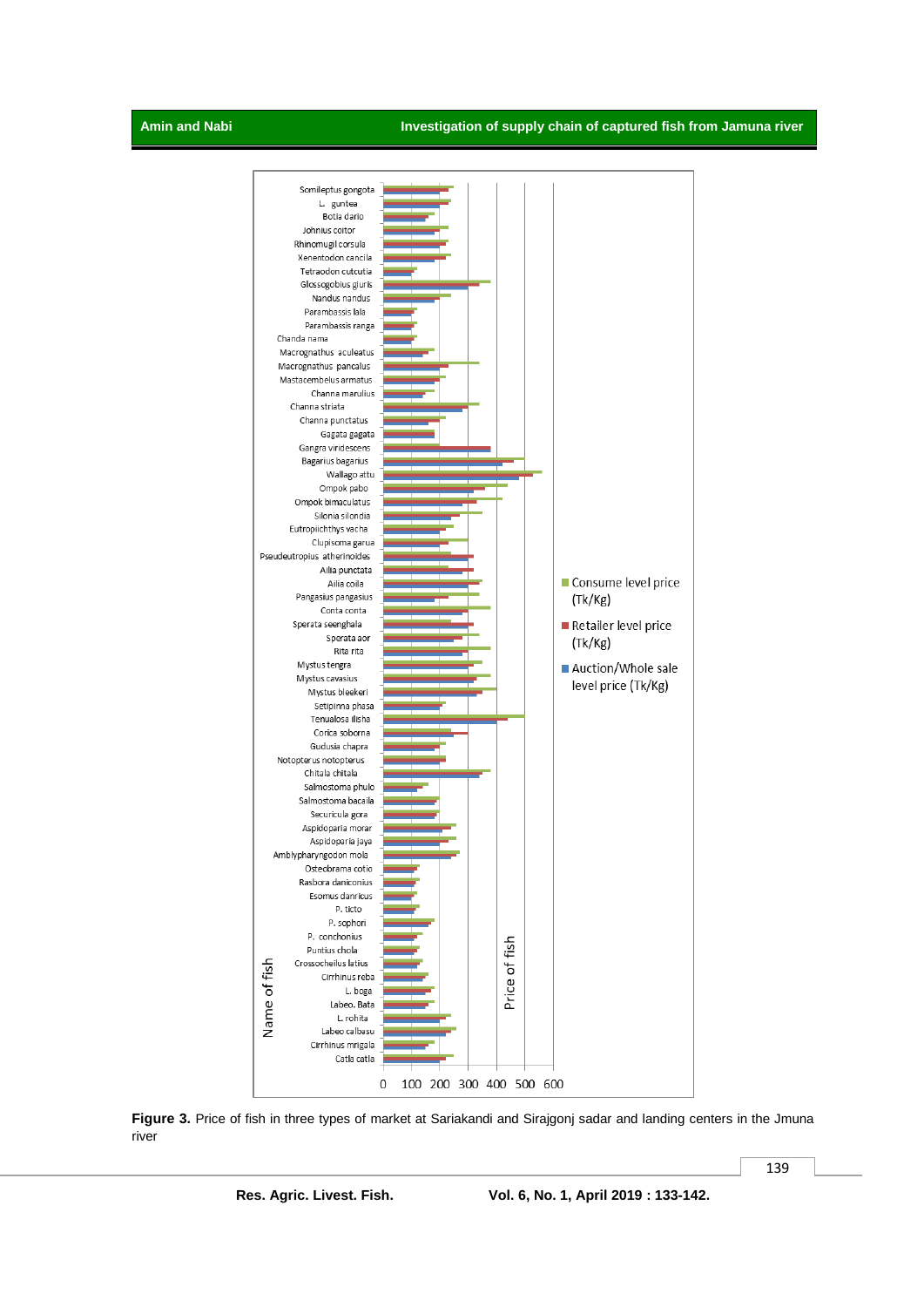#### **Supporting functions in fish marketing channels**

Fish marketing activities include a series of supporting functions perform by different market actors at various levels which are as follows:

*Icing:* The fishermen who go for fishing in a group with large boat for a long time, carried ice in the boat and the captured fish was kept with ice until it was shifted to the market for sale.

*Transportation:* At the end of the fishing trip the fishermen came with captured in the boat to the nearest point of landing center where auction of fish is arranged. The captured fish is carried from the boat to the auction place through head loads. From the auction place the collected fish is transported to different markets through van, rickshaw and pickup.

*Weighing:* In the landing centers and auction places of the study area auction of fish is done in eye estimation without weighing. In the retail market weighing machine is used for selling the fish to the consumers.

*Capital supply:* In the study area the fishermen and fish traders borrowed loan from different sources for facilitating their fishing and fish trading activities. According to sources three types of loan were found in both Shariakandi and Sirajgong upazila which are described below:

*Bank loan:* Bank loan was taken by *aratders* and whole sellers. Out of 50 *aratders* and whole sellers of two upazila 15 (30%) borrowed loan from three commercial banks.

*NGO loan:* Some fishermen were the beneficiaries of NGOs working in the study areas. Three NGOs namely TMSS, ASA and Grameen Bank were providing small amount of loan to the fishermen and retailers. Out of 100 fishermen of two upazilas, 27 fishermen got loan from these NGOs ranging from BDT 5,000/ to 25,000/ with interest rate varied from 12 to 15% per year.

*Private loan:* In the study area some fishermen and traders were taking private loan in the form of *dadan* which is very traditional system of money borrowing in the fish marketing channel. Out of 100 fishermen of two upazilas, 35 fishermen borrowed money from the *aratders*. The important condition of this type of loan is that the borrower fishermen must sell their fish through the respective *Aratder.* 

#### **Constraints of marketing of fish of the Jamuna River**

A number of constraints for marketing of fish in the Jamuna river were reported by different actors of the fish marketing channel within the study area. The constraints of marketing of fish are mentioned below:

#### **Constraints in the fishermen level**

Fishing areas in the Jamuna river reducing due to formation of islands;

- **•** Fish catch per day per fishermen decreasing due to decrease in fish production in the Jamuna River and more andmore increasing number of seasonal fishermen;
- Could not go for fishing every day due to natural calamities;
- Disturbance by illegal seasonal fishermen;
- Disturbance by robbery;
- Lack of bargaining power and market information;
- **■** Lack of proper storage of fish in the craft during summer after harvesting; and
- **■** Lack of necessary amount of capital.

#### **Constraints in the** *farias* **level**

- Increasing number of *farias* in this profession;
- More and more reducing in the per day harvested fish; and
- Lack of necessary amount of capital.

140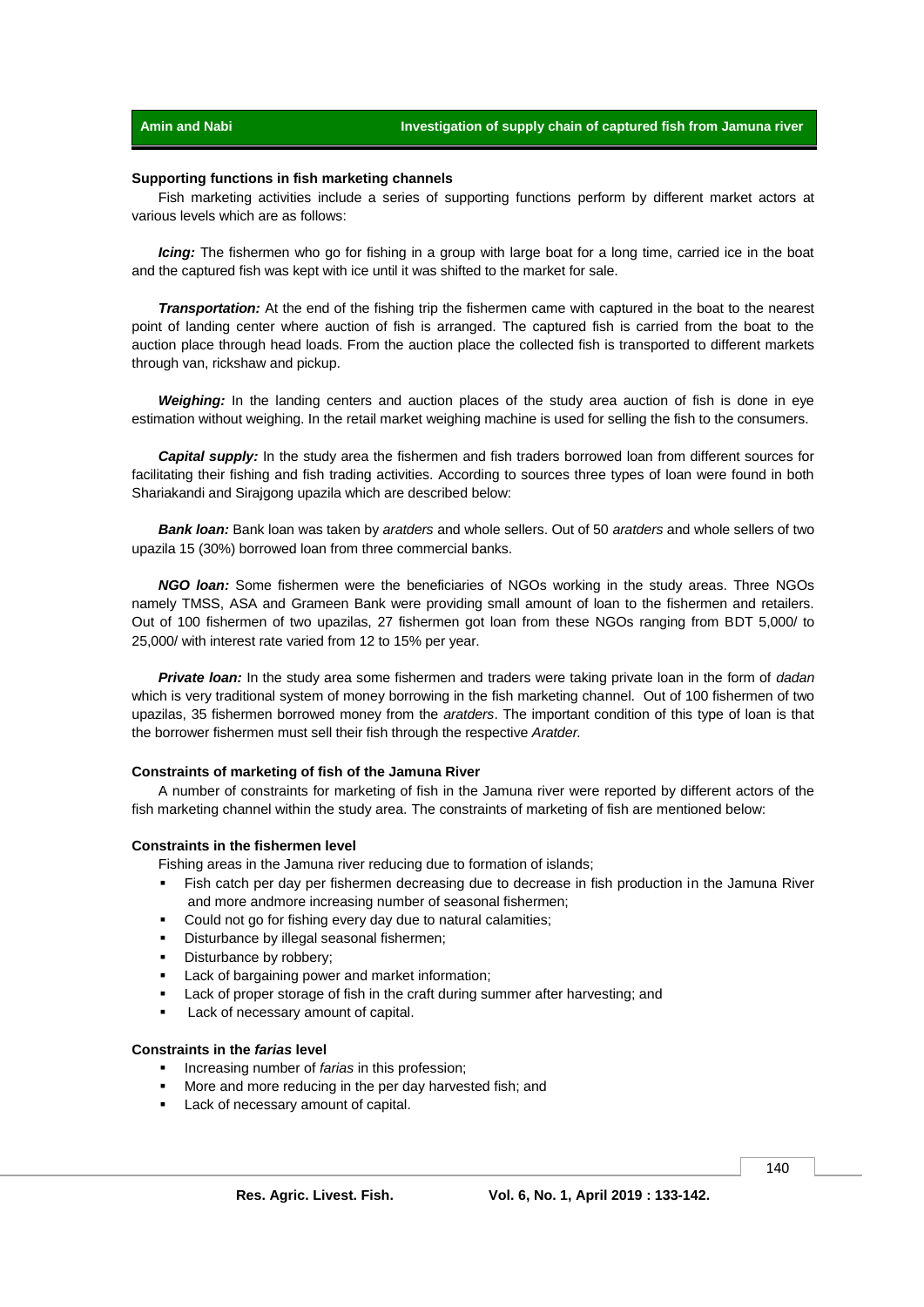#### **Constraints in the** *Aratders* **level**

- Sufficient amount of fish was not found; and
- Absence of permanent infrastructural facilities.

#### **Constraints in the** *Paikers***/ Baperies level**

- **•** Lack of capital;
- Lack of appropriate transport;
- Wastage of fish due to spoiling during transportation.

#### **Constraints in the** *Wholesalers* **level**

- Lack of adequate storage and preservation facilities;
- Lack of necessary amount of capital; and
- Fishermen, Farias and Paikers did not maintain the freshness of fish.

#### **Constraints in the** *Retailers* **level**

- Wastage of fish due to spoiling;
- Lack of proper price of riverine fishes due to huge supply of cultured fishes;
- Lack of permanent sitting arrangement in the retail markets of the rural areas;
- Sanitations, drainage and management problems within the market areas;
- Lack of capital: and
- Insufficient supply of ice in necessity during the summer season.

In the study area fish captured from the Jamuna River were marked through three types of market such as auction market or *arat,* whole sale market and retail market. Main operators of fish market in the study area were the fishermen, *faria, aratders, paikers or baparies,* whole sellers, retailers and consumers. Goon *et al.* (2012) also found that fish marketing channel consists of fish farmers, *beparies, aratdars, paikers,* retailers and consumers. The auction markets are the primary fish market located in landing centers on the bank of the Jamuna River for marketing of fish. Three auction markets were found in each of Sariakandi upazila of Bogra district and Sirajgang Sadar Upazila of Sirajgong district. Almost 70% fish of the Jamuna River was marketed through this auction markets. The fishermen came to the landing centers with their catch and carried to the auction markets. The *aratders* arranged for the auction of fish. Three types of buyer viz. the *paikers or baparies,* retailers and well off consumers took part in auction of fish and the highest bidder get the fish with cash payment. The *aratders* took three per cent of the sale price from the fishermen as their commission. The major share of fish (70%) was purchased by the *paikers or baparies* who shift the fish to the whole sale market in the district or upazila town. The retailers share was found 20% while the consumers purchase 10% of the total amount of fish. The *paikers or baparies* shifted the fish to the whole sale market. The whole seller purchased from the *paikers or baparies* and sold it to the retailers. The retailers carried their purchased fish to these markets located in different parts of the town and sell to the consumers in small quantity.

The fish of the Jamuna River were taken from the fishermen to the consumers through 10 channels. The shortest channel was the fishermen to consumers while the longest one was the fishermen→faria →aratders →paikers →whole seller →retailer →consumers. The supporting functions in fish marketing channels included icing, transportation and weighing capital supply from different sources like, bank, NGO, *aratdars* and private loan. The price of fish of the Jamuna River varied from species to species depending upon the size, weight and freshness of fish, marketing channel and consumers' preference. Very wide variations in the prices of different groups of fish at different level have been observed both at landing center and consumer markets. The highest price (BDT 550/kg) was recorded for *Ompok bimaculatus* in Sirajgong Sadar retail market followed by BDT 500/kg for *Tenualosa ilisha* and *Ompok pabo*.